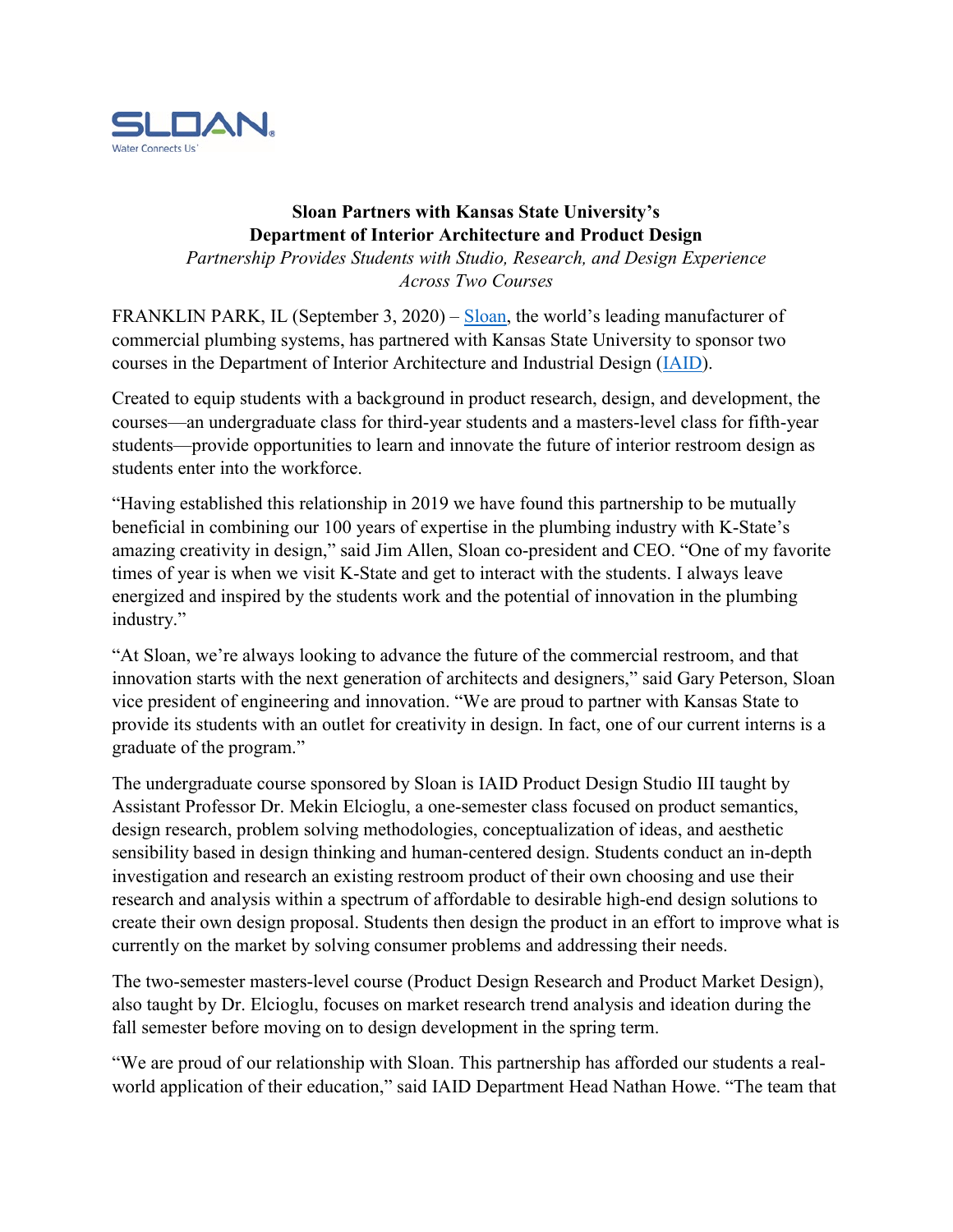Sloan has put together to work with our students has made this experience challenging, educational, and nurturing as they develop into professionals. Our students have thrived in this environment. I am excited to see how Sloan and K-State can build upon the foundation we have already established."

"Benefiting from both academia's and industry's experiences, the research and resources could give the young designers, engineers, and everyone who is involved in this collaboration, an upper hand in the development of new concepts and solutions; generating added-value in tackling the issues brought up by global challenges," added Dr. Elcioglu. "We, the educators, and our industry partners are becoming more adaptable to the swiftly changing local and global needs and paradigms through these partnerships that demand healthier, safer, and innovative applications. Adopting new ways of design thinking and integrating multiple disciplines through holistic and empowering design processes will be a crucial part of design education and hopefully set higher standards that will also benefit the industry."

Due to the current COVID-19 pandemic, the most recent spring semester course for fifth-year students was held online. While students were unable to partake in hands-on prototyping, many of their product concepts are directly applicable to the post-COVID-19 commercial restroom environment.

For more information on Sloan and its innovative lineup of products, visit [www.sloan.com](http://www.sloan.com/) and follow Sloan on [Facebook,](https://www.facebook.com/SloanValveCompany/) [Twitter,](https://twitter.com/Sloan_Valve?ref_src=twsrc%5Egoogle%7Ctwcamp%5Eserp%7Ctwgr%5Eauthor) [Instagram,](https://www.instagram.com/sloan_valve/) and [LinkedIn](https://www.linkedin.com/company/sloan-valve-company) for additional updates.

**###**

## **About Sloan**

[Sloan](https://www.sloan.com/) is the world's leading manufacturer of commercial plumbing systems and has been in operation since 1906. Headquartered in Franklin Park, Illinois, USA, [the company](https://www.sloan.com/company/about-us/history) is at the forefront of the green building movement and provides smart, sustainable, and hygienic restroom solutions by manufacturing water-efficient products such as flushometers, electronic faucets, sink systems, soap dispensers, and vitreous china fixtures to promote wellness in commercial, industrial, and institutional markets worldwide. Follow [Sloan](https://www.sloan.com/) on [Facebook,](https://www.facebook.com/SloanValveCompany/) [Twitter,](https://twitter.com/sloan_valve) [LinkedIn,](https://www.linkedin.com/company/sloan-valve-company/) and [YouTube.](https://www.youtube.com/user/SloanValveCompany)

## **About IAID**

IAID is in the Architecture, Planning and Design college at Kansas State University located in Manhattan, KS. The department was founded in 1962 as one of the first accredited interior architecture degrees in the nation. It has a five-year master's in Interior Architecture and just started a five-year master's in Industrial Design. With the industrial partners that IAID has forged in the last five years, student designs have resulted in two products on the marketplace nationwide and seven more in development. Follow [IAID](https://apdesign.k-state.edu/iaid/) on [Facebook,](https://www.facebook.com/kstateiaid) [Twitter](https://twitter.com/kstateiaid) and [Instagram.](https://www.instagram.com/kstateiaid/)

Contacts: Pipitone Group Alex Oltmanns